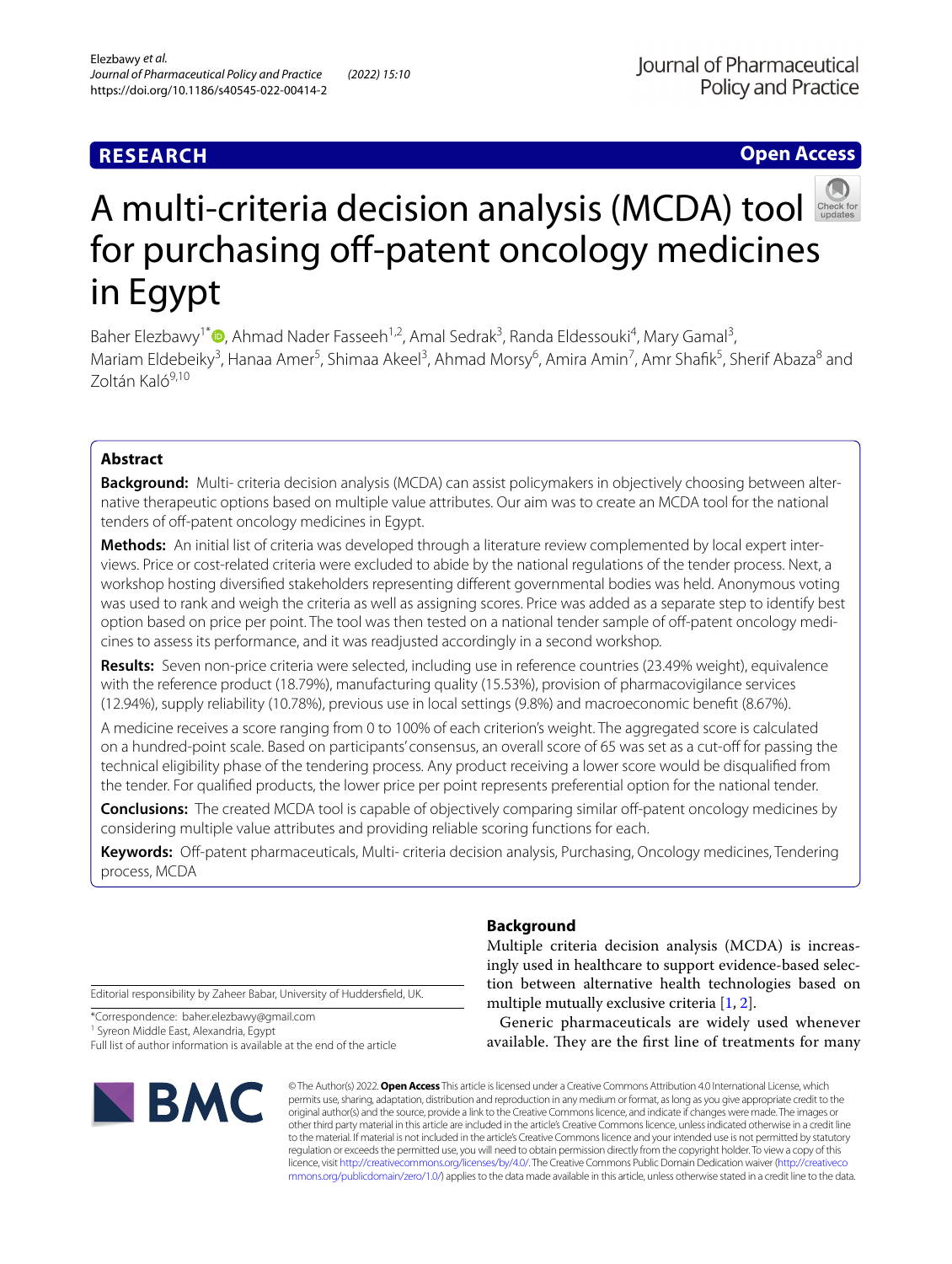chronic conditions to reduce healthcare costs [[3,](#page-7-2) [4\]](#page-7-3). Pharmaceutical expenditure represents a signifcant proportion of the total health care expenditure in Egypt (34%) and is estimated as 67 billion EGP annually [[5\]](#page-7-4). Therefore, better decisions related to selection between alternative pharmaceuticals could have a signifcant positive impact.

Efficient off-patent pharmaceutical policies are essential in maintaining the fnancial sustainability of the health care system, and enable patient access to medicines, especially in emerging economies with limited health care resources [\[6](#page-7-5)]. Price is an important component in purchasing off-patent medicines; however, making decisions solely based on one criterion may result in inefficient resource allocation. Disregarding other criteria (e.g., quality, supply reliability or pharmacovigilance) may lead to opposite results than those intended by the public pharmaceutical policy for ofpatent pharmaceuticals. Decision-makers aim to either improve population health from the same budget or achieve cost containment without compromising health outcomes [\[7\]](#page-7-6). Either way, an evidence-based systematic approach for decision-making is required. Recently, MCDA is gaining momentum across several jurisdictions for assessing the value of off-patent drugs and to support public policy decisions [[8–](#page-7-7)[13](#page-7-8)].

Egypt is in the midst of a health system reform that aims to achieve universal health care coverage by 2030. Currently, the Egyptian healthcare system consists of a wide range of public healthcare providers, and financing agents. The procurement of drugs and medical devices used to be decentralized among the diferent health care providers, but recently, the Egyptian Authority for Unifed Procurement, Medical Supply, and The Management of Medical Technology (UPA) was established to achieve bulk purchasing and ensure provision of high-quality health technologies at afordable prices to all the governmental entities, entitled by law 151/2019 [[14](#page-7-9)]. Although the centralization of procurement provides major advantages due to the higher negotiation power and avoiding work duplication, it comes at a cost, where the impact of sub-optimal decisions affects all beneficiary entities. The UPA considers using MCDA as an evidence-based decision-making tool to evaluate and rank off-patent pharmaceuticals objectively, improve transparency, and increase consistency in decisions. $v_1$ .

The utilization of MCDA tools in Egypt for tendering purposes was lately enabled by the tender law 182 for the year 2018, and it was recently empowered by UPA establishment under the Act No. (151) of the year 2019, and its regulation No  $(777)$  [\[15](#page-7-10), [16](#page-7-11)]. The new law allows the use of a scoring system in tenders,xvi which provides a legal framework for using the tool in tendering decisions.

Several versions of MCDA tools for off-patent medicines assessment exist  $[11]$  $[11]$  however, transferability of value assessment across jurisdictions is limited [\[17](#page-7-13)]. For instance, price (i.e., acquisition cost) is a common criterion in MCDA tools used for purchasing decisions [\[18](#page-7-14)], but it could not be included in the MCDA tool in Egypt, since the Egyptian tendering process has two separate phases. The first phase is the technical assessment of the medicine irrespective of the proposed price. Subsequently, the fnancial committee in the second phase reviews the report of the technical committee, and negotiates with the pharmaceutical companies accordingly, to select the best proposed price. As MCDA tools cannot be cloned from another country or setting, a tailored MCDA tool must be composed to support this specifc selection process.

Developing countries with limited resources, like Egypt, need to develop their own MCDA tools for choosing between the available alternatives [\[19](#page-7-15)]. Our aim was to create an MCDA tool to be used by the UPA for purchasing off-patent oncology medicines.

# **Methods**

The MCDA tool was developed in a stepwise approach in four phases (see Fig. [1](#page-5-0)) according to the guidance by Inotai et al., $^{xx}$  including (1) a preparatory phase to explore diferent criteria from previous MCDA tools; (2) a development phase to choose the relevant criteria, determine the scoring functions and weights for each criterion; (3) a validation phase to test the tool and assess its validity and reliability in real life; (4) and a final phase to fine-tune the tool prior to its formal use in tendering process according to the validation fndings.

# **Preparatory phase**

A literature review was conducted to identify the criteria used for purchasing off-patent pharmaceuticals in previous tools. We searched scientifc publications as well as grey literature, including local reports, previous evaluation frameworks and MCDA tools that were used in Egypt for similar purposes. For scientifc publications, Medline was searched through PubMed, and for grey literature, ISPOR presentations database was searched. Additionally, Google search engine was used to fnd local reports or unpublished MCDA tools. The search was conducted in June 2019 and the timeframe was not limited.

Studies which included MCDA tools or value frameworks with specifc decision criteria mentioned were considered relevant. Snowballing technique was also utilized to locate relevant MCDA tools or value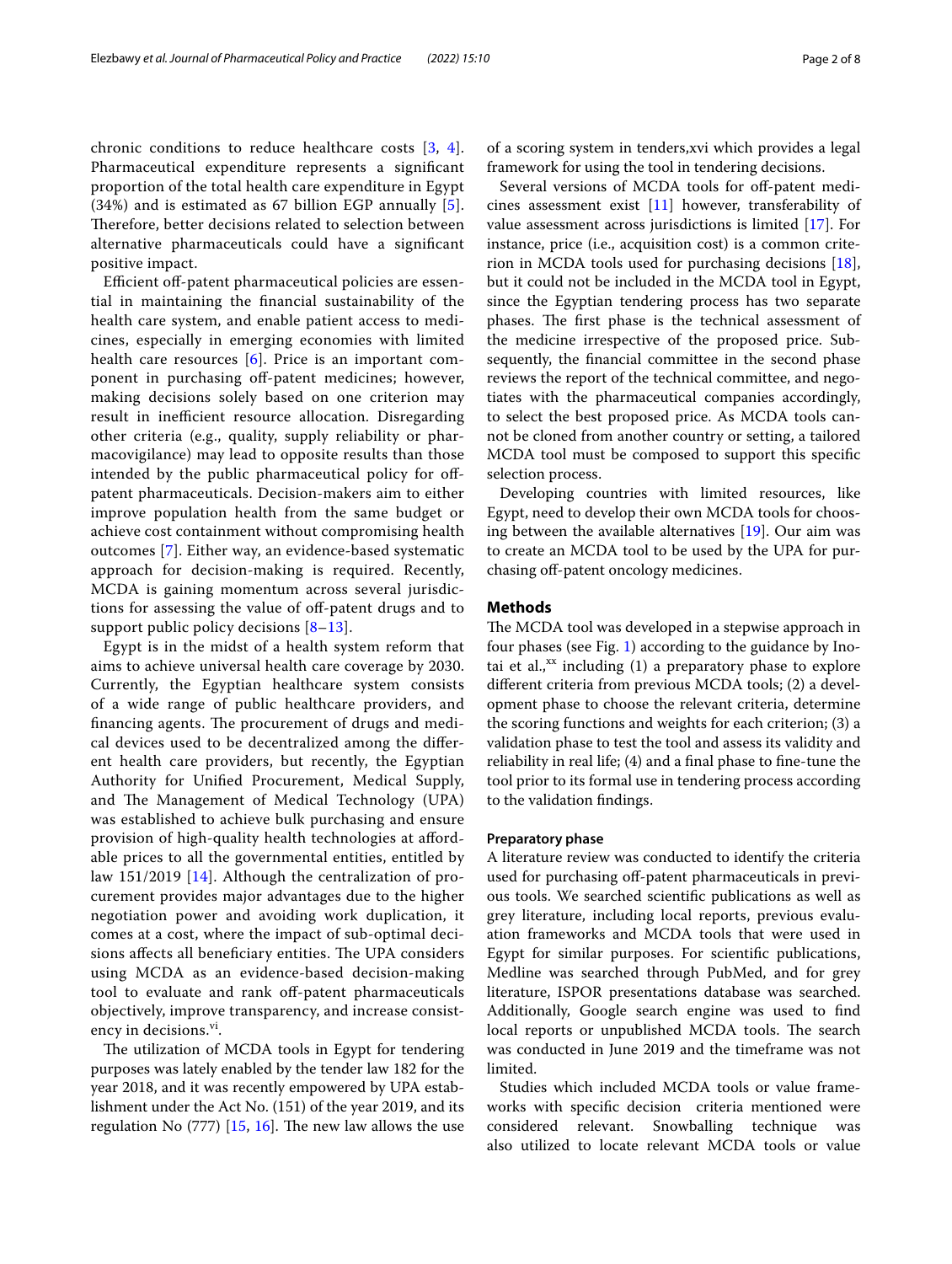frameworks from the included studies. The search term used in all searches was (("multi- criteria decision analysis" OR MCDA OR "value framework" OR "multi criteria decision analysis") AND (criteria OR criterion OR attribute\*)).

Relevant criteria for purchasing off-patent pharmaceuticals were identifed mainly from three diferent studies [[20\]](#page-7-16), in addition to scoring tools previously used in tenders conducted by several Egyptian universities and institutions (Cairo University, Ain Shams University, Zagazig University, Ministry of Health tender, Shefaa El Orman Oncology Hospital & National Cancer Institute). Criteria identifed from the literature were consolidated and deduplicated to develop a primary list of criteria. For each criterion, a scoring function on a scale from 0 to 100% was proposed based on the literature fndings.

During the preparatory phase, unstructured interviews were conducted with public procurement experts in Egypt to confrm the validity of the proposed criteria and identify specifc indicators that can objectively measure performance in each criterion (scoring functions).

Due to the policy and internal regulations of the tender process in Egypt, acquisition cost could not be directly included in the MCDA criteria, so only technical components were included in the tool. The technical committee should provide a score on a scale from 0 to 100 points for each medicine using the MCDA tool, then the results for all off-patent alternatives are sent to the financial committee with a suggestion to choose the option which provides the lowest price per point.

*E.g., If a medicine scores 80 points in MCDA and has a price of 160 EGP, and another medicine with the same active product ingredient scores 70 points for 150 EGP, then the frst medicine costs 2 EGP per point and the second medicine costs 2.14 EGP per point, so the better option is the frst medicine.*

#### **Development phase**

A 2-day workshop was conducted in August 2020 in Cairo aiming to create a provisional MCDA tool. Multiple stakeholders representing organizations for whom the UPA conducts central tendering were invited to participate in developing the MCDA tool.

# *Workshop introduction*

During the workshop, participants were introduced to MCDA concept and methodology in addition to the primary proposed list of criteria. Importance of diferent criteria and their validity in the current local settings were discussed. Participants were asked to vote for potential modifcations to the criteria, inclusion of additional criteria, criteria ranking, scoring functions, and relative weight of each criterion. Voting was conducted anonymously by using the Mentimeter® software. To calculate average weights and scores, median values of the votes were used rather than mean values to minimize the efect of outlier votes.

# *Criteria*

Starting from the primary list of 13 criteria, participants were asked about the inclusion of additional criteria, potential modifcations, or exclusion of any of the criteria. If any modifcation was requested, voting was done, and if more than half the participants agreed, the modifcation was implemented. Abiding by the good practice recommendations,xx the complexity of the tool was reduced by choosing less than 10 criteria in the fnal tool, which enables the signifcance of each criterion on the fnal decision.

#### *Ranking the criteria*

Participants were asked to rank the chosen criteria according to their relevant importance through the voting system. For the fnal ranking, the average of all votes was calculated.

## *Scoring functions*

The performance of an assessed medicine is evaluated in each criterion, and it receives a score from 0 to 100% based on possible outcomes achieved. For each criterion, there was a proposed scoring function based on the literature search, however, participants had the right to change the proposed scoring functions. Additionally, they were asked to provide a score for each possible outcome for the criteria.

*E.g., Participants were asked to provide a score for a medicine about the macroeconomic beneft it provides.*  The options were having no manufacturing activity in *Egypt, having only local packaging in Egypt or having full manufacturing in Egypt. Each participant voted for a score for each of the 3 options on a scale from 0 to 100%, where 0% has the least macroeconomic beneft and 100% has the largest macroeconomic beneft.*

## *Weighting*

To assign a relative weight for each criterion, the SMART (simple multi-attribute rating technique) method combined with swing-weighting technique was used to determine the importance of each criterion compared to the next [[21](#page-7-17)]. In this method, participants vote for how much more important one criterion was compared to another. For example, how much more important is the 6th ranked criterion compared to the 7th? followed by how much more important the 5th criterion is compared to the 6th? and so on, until reaching the 1st criterion. Weights were then aggregated and normalized to a total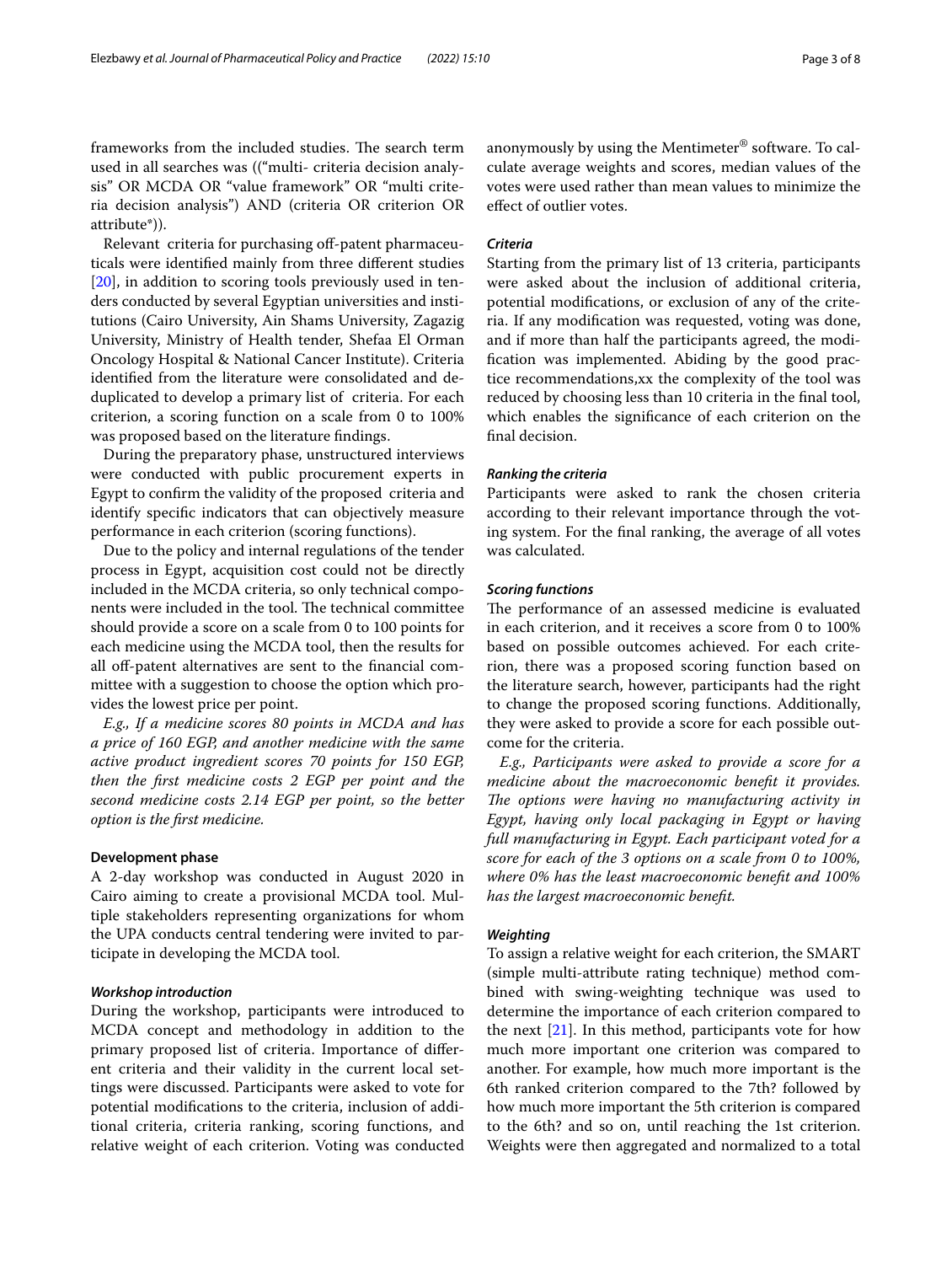weight of 100, so each criterion would have a specifc weight in the fnal tool summing to 100.

#### *Minimum threshold*

To ensure the quality of the products that qualify for the fnancial assessment phase, a minimum score (threshold) was voted upon during the workshop. Achieving a score below the threshold indicates unacceptable quality according to participants' consensus and will lead to exclusion from the tender.

# *Final score and provisional MCDA tool*

To calculate the fnal score for a medicine, for each criterion, the score achieved is multiplied by the corresponding weight of the criterion to calculate the fnal weighted score for each criterion. Weighted scores are then summed to reach the fnal score of the medicine. Based on the voting results, a provisional version of the MCDA tool was developed to be tested and validated.

# **Validation phase**

Following the workshop, members of the UPA and clinical experts tested the provisional tool version on three real cases of off-patent oncology medicines. Accordingly, they created a list of comments and proposed amendments to be discussed in the fnal workshop in the presence of all the stakeholders.

#### **Final (fne‑tuning) phase**

A one-day workshop was held in March 2021 to review the tool after being tested and to develop a fnal version for the formal use by UPA. During the workshop, results of real cases were presented and issues with the tool were highlighted. Results of the test cases were discussed, then participants voted for the required amendments. The tool was then fne-tuned according to the voting results.

# **Results**

#### **Literature review and preparatory phase**

The literature review identified a broad list of 54 criteria with signifcant overlaps. After a consolidation and deduplication process, the primary list was reduced to 13 criteria. Table 1 provides a summary on the primary criteria list with a brief description on their rationale.

# **Development phase**

The developed MCDA tool with the final adjustments, ranking, weights and criteria are presented in this section.

# *Workshops participants*

Thirty-five experts specialized in tenders and purchasing pharmaceuticals from several governmental entities attended the workshops and participated in voting. The participants were representatives of UPA, Egyptian Drug Authority (EDA), Ministry of Health and Population (MoHP), Egyptian university hospitals, Curative Care Organization (CCO), Health Insurance Organization (HIO), Specialized Medical Centers (SMC), Teaching Hospitals and Institutes Organization (THIO) and other governmental decision-makers from healthcare facilities.

# *Criteria*

During the frst workshop, the participants modified the initial list of criteria for different reasons. The "refund or replacement of expired products" criterion was excluded, since providing this service is mandatory for tender requirements. The "active pharmaceutical ingredient manufacturing quality" and "fnished product manufacturing quality" criteria were merged into a single criterion named "manufacturing quality" to avoid redundancy. The "expiry date", "ease of use" and "storage conditions" criteria were excluded because pharmaceuticals usually have similar scores for these criteria and such redundancy would not provide true diferentiation. As for the "production capacity and fnancial ability of the company" criterion, it was excluded as participants agreed that it is already reflected in the "supply reliability" criterion and would be an overlap. Subsequently, the initial list of 13 criteria was reduced to seven criteria.

# *Ranking*

The selected criteria (seven criteria) were ordered and ranked according to their importance based on voting as follows: (1) use in reference countries; (2) equivalence with the reference product (or reference product); (3) manufacturing quality; (4) pharmacovigilance services; (5) supply reliability; (6) previous use in local settings; (7) macroeconomic beneft.

#### *Scoring functions*

The scoring functions for each criterion are presented in Table 2, with each criterion having several options for fulfllment of the criterion. Consensus was reached to consider certain scores as exclusion reasons, like medicines not marketed in the country of origin, medicines lacking a GMP certifcate or medicines with supply reliability less than 25% (i.e., 75% or more of its orders are late or incomplete). Products with any of the above exclusion reasons, will be excluded from the tender process irrespective of fulflling any of the other criteria. Table 2 shows the fnal list of criteria and their scoring functions based on the voting results.

The scoring functions were applied to all criteria except for one, the "pharmacovigilance services" criterion. Instead of receiving a score based on the fulfllment of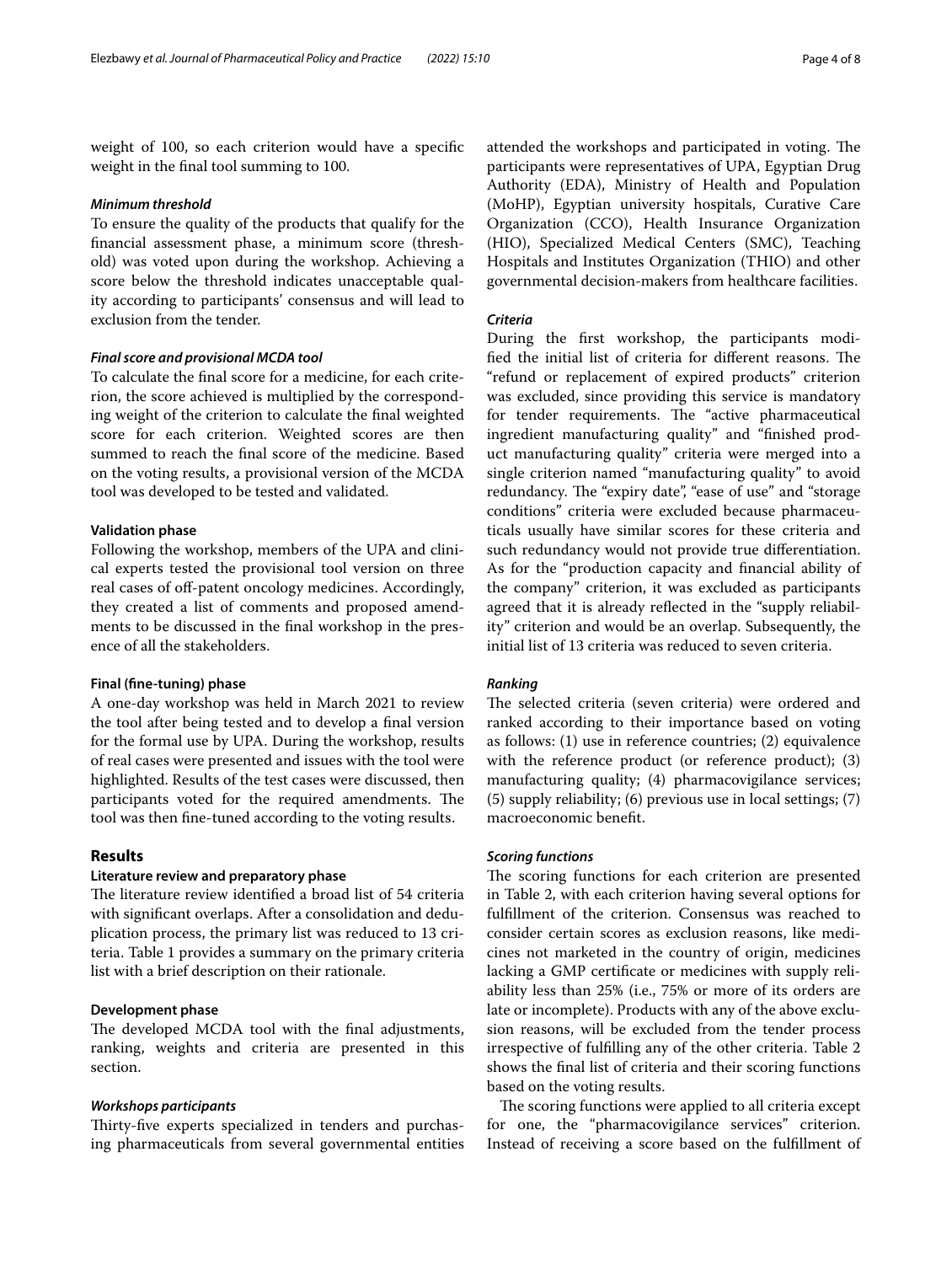possible scoring elements, an agreement was reached to use the score provided by the pharmacovigilance administration in the Egyptian Drug Authority. The administration will provide UPA with a report concerning the quality of the pharmacovigilance services provided for the requested medicines. The report would include a final score presented as a percentage fulfllment of pharmacovigilance services required.

# *Criteria weights*

Relative weight for each criterion was assigned based on the participants' votes using the SMART swing-weighting technique. Table 3 shows the fnal weights for all criteria. The first ranked criterion "use in reference country" had the highest weight of 23.49%, while the last criterion had a weight of "8.67%".

# *Threshold*

A minimum score of 65 points was agreed on to pass the MCDA tool and become eligible for the fnancial phase of the tender.

# **Validation phase**

A "60 point" threshold was voted for in the frst workshop, however, after testing the tool on real cases, the threshold was revisited and during the second workshop, the majority (9 of 16 participants), voted for a "65 point" threshold. Participants have also voted for exclusion of products which have a supply reliability of less than 25% from the tender instead of giving it a low score for that. The criteria weights were also fine-tuned by the participants. Before validation, the frst criterion weighed 35.5% and the last weighed 2%. This provided a huge effect for the frst criterion and a negligible efect for the last one. Participants amended this, and the fnal tool had closer values that ranged from 8.67% to 23.49%.

# **Final tool**

After the fnal amendments were implemented, the fnal version of the tool was shared with UPA and other governmental stakeholders to be used in the tendering process. The final MCDA tool is a Microsoft Excel form that has a dropdown list for diferent scoring elements of medicines, it automatically calculates the score for each medicine based on the inputs provided and compares performance using values and fgures.

# **Discussion**

The aim of this research was to create an MCDA tool for national tenders of off-patent oncology medicines in Egypt. We created an MCDA tool based on the votes of different governmental bodies' representatives. The created tool assesses the technical aspects of the available

off-patent medicines and provides a final score for each medicine. Each medicine accumulates the score based on 7 predefned criteria in the tool. Medicines which aggregate a score of 65 or more are eligible for the fnancial phase of the tender to choose the product/s which provide the lowest price per point.

With more than 120 local pharmaceutical companies on top of multinational companies [[22–](#page-7-18)[24\]](#page-7-19), several alternatives exist for most of the commonly used active pharmaceutical ingredients in Egypt. Availability of alternatives for the same molecules challenges decision-makers to favor between different competitors. This problem is more obvious when dealing with expensive products as oncology medicines. Currently, the decision is based mainly on price and subjective expert opinion, which was proven by practice not to be the preferred method. Using a transparent MCDA tool allows decision-makers to take unbiased decisions based on evidence related to multiple policy-relevant attributes. The MCDA tool allows for an objective and reproducible comparison between multisource oncology medicines for tendering purposes. Using MCDA will not only support objective decisionmaking in tendering, but will also act as an incentive scheme for manufacturers to improve the aspects that matter the most for the payer. When the tool is implemented, a manufacturer might be incentivized to seek international GMP certifcation, maintain a clean supply penalty record, invest in local manufacturing capacity, or improve the provided pharmacovigilance services to achieve a higher score in the MCDA tool.

Another advantage of implementing MCDA tools and value frameworks in decision-making is that since it is conducted based on the collective opinion of multiple stakeholders with potentially diferent perspectives, it aggregates the various perspectives into one single tool and can usually ft in all settings.

Each MCDA tool is developed based on local settings and needs, so probably no two MCDA tools are identical. However, some similarities can be observed between the newly developed and previously published tools. Our tool shares three similar criteria with the version developed in Indonesia for purchasing off-patent pharmaceuticals: "the equivalence to the reference product", "pharmacovigilance services", and "supply reliability".4 The Indonesian tool is also aligned with the newly developed Egyptian tool in the "quality assurance" criterion, which corresponds to the "manufacturing quality" criterion in our tool. In the same context, an MCDA tool used in Thailand13 encompasses three similar criteria with our tool, namely "macroeconomic beneft", "supply reliability", and "manufacturing quality". However, weights difer between the tools, as each tool is designed for a different decision problem.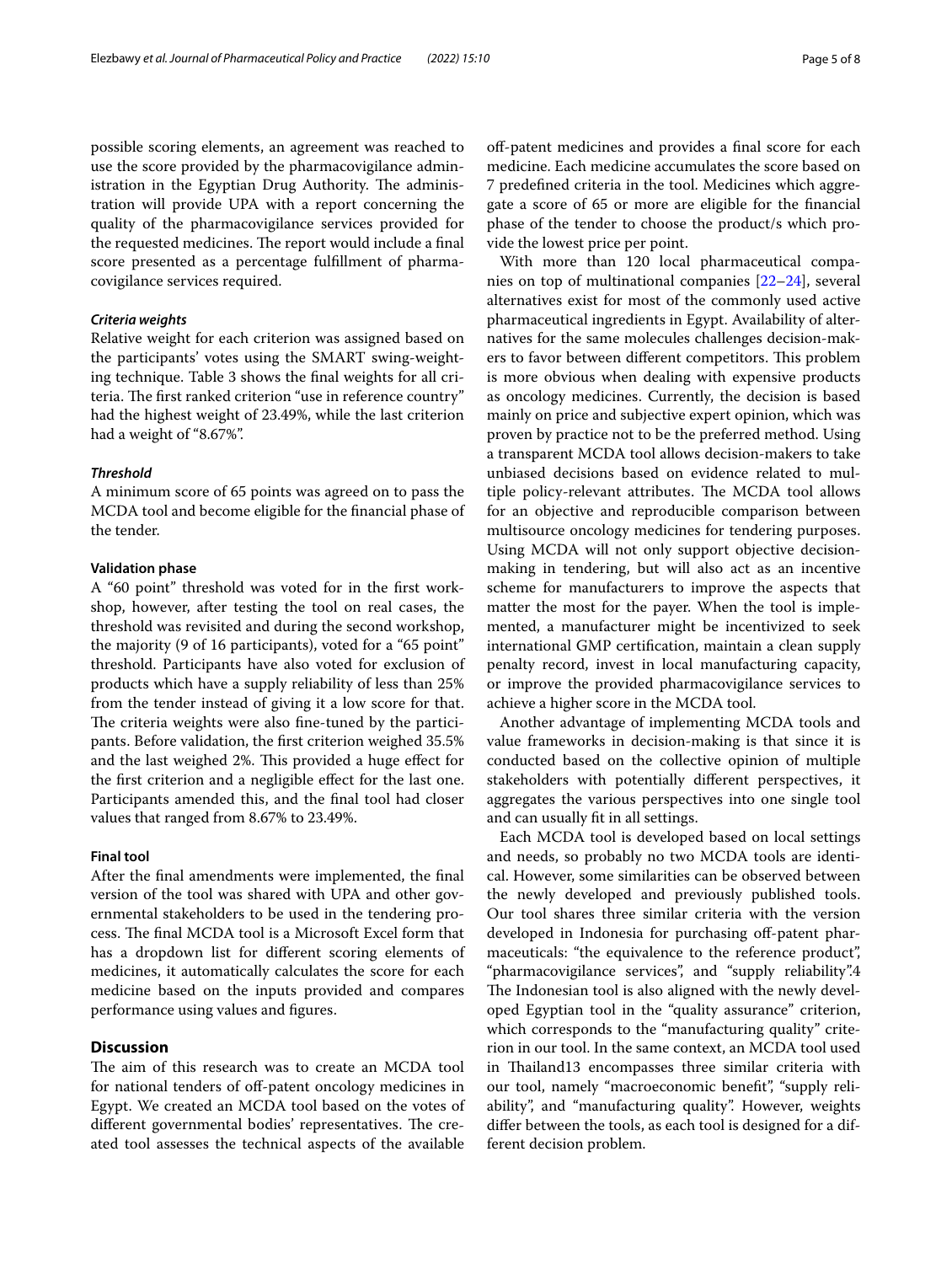Our study had certain limitations. Concerning the criteria, not all MCDA tools or value frameworks used globally were published, so we had to search for grey literature and unpublished reports. This may have led to missing some criteria that were used in unpublished MCDA tools. However, the expert interviews conducted, continuous discussions, and brainstorming sessions have probably covered the majority of policy-relevant aspects of choosing between off-patent medicines.

Due to the two-phase tendering process with the technical and fnancial committees working independently, it was a challenge to implement MCDA in Egypt. The use of the price per point concept to overcome that issue preserves the MCDA concept; however, it does not allow for the direct control of the price weight.

Although the developed tool went through a pilot testing for validation and was revised accordingly, it should not be considered unchangeable. Instead, the proposed tool should be considered dynamic, with regular workshops held at reasonable intervals (e.g., every 1–2 years) to revisit and fne-tune the tool based on decision-makers' experiences as well as market dynamics.

# **Conclusion**

A user-friendly MCDA tool that provides an immediate overall score for each off-patent oncology medicine assessed was developed. The transparent scoring functions and relative weights of each of its seven criteria allow for transparent and reliable scoring of medicines, whereas the price per point concept adapts with the UPA tender policy and can be easily used to identify the appropriate medicines to purchase.

In summary, the proposed MCDA tool is capable of objectively comparing similar off-patent oncology medicines. It reduces subjectivity and provides evidence-based, transparent, and reproducible purchasing decisions. It may also incentivize suppliers and manufacturers to improve their products and services.

# **Appendix**

See Fig. [1](#page-5-0) and Tables [1](#page-5-1), [2,](#page-6-0) [3](#page-6-1).



## <span id="page-5-1"></span><span id="page-5-0"></span>**Table 1** Primary list of criteria

| <b>Criterion</b>                                             | <b>Rationale of the criterion</b>                                                                         |
|--------------------------------------------------------------|-----------------------------------------------------------------------------------------------------------|
| Use in reference countries                                   | To assure approval from other trusted marketing authorization bodies                                      |
| Equivalence with the reference product                       | To capture evidence on equivalence with originator product (bioequivalence, efficacy,<br>safety)          |
| Active pharmaceutical ingredient (API) manufacturing quality | To capture evidence on API manufacturer quality and standardization                                       |
| Finished product manufacturing quality                       | To capture evidence on pharmaceutical product manufacturer quality and standardiza-<br>tion               |
| Pharmacovigilance services                                   | To capture evidence on provision of proper pharmacovigilance services                                     |
| Supply reliability                                           | To capture reliability and stability of drug supply (to avoid shortages)                                  |
| Previous use in local settings                               | To consider previous local insights and experience with the product                                       |
| Macro-economic benefit                                       | To capture wider economic benefits of selecting the medicine (e.g., tax, investment,<br>employment, etc.) |
| Ease of use                                                  | To assure ease of use and convenience from the healthcare facility perspective                            |
| Expiry date                                                  | To incentivize products with high stability and further expiry ranges                                     |
| Storage conditions                                           | To incentivize products that do not require special storage conditions                                    |
| Refund or replacement of expired products                    | To incentivize manufacturers who provide refunds or replacements of expired products                      |
| Production capacity and financial ability of the company     | To ensure the manufacturer's ability to supply the required quantities without shortages<br>and on time   |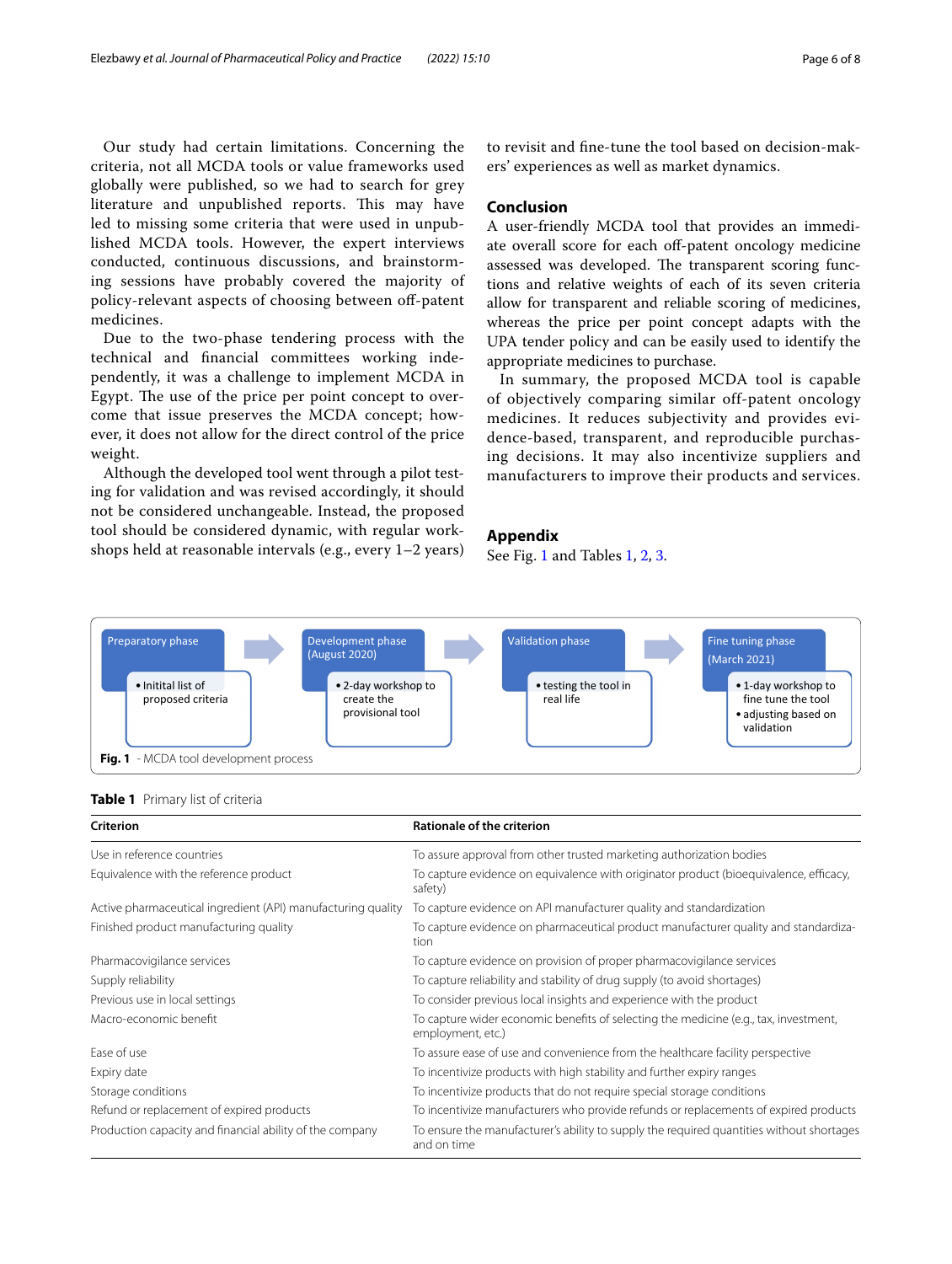# <span id="page-6-0"></span>**Table 2** Final list of criteria with scoring functions

| <b>Criterion name</b>                  | Possible scoring elements                                                                                                            | Score (%)        |
|----------------------------------------|--------------------------------------------------------------------------------------------------------------------------------------|------------------|
| Use in reference countries             | Pharmaceutical has an FDA or EMA certificate                                                                                         | 100%             |
|                                        | Pharmaceutical is used in any of the reference countries                                                                             | 70%              |
|                                        | Pharmaceutical is not used in any reference country and doesn't have FDA or EMA certificate                                          | 20%              |
|                                        | Pharmaceutical is not marketed in its country of origin                                                                              | <b>EXCLUSION</b> |
| Equivalence with the reference product | Bioequivalence is proven through clinical trials or real-world evidence OR reference product                                         | 100%             |
|                                        | Intravenous dosage form OR bioequivalence proven through FDA or EMA                                                                  | 80%              |
|                                        | Local bioequivalence certificate (Only for non-intravenous dosage forms)                                                             | 50%              |
|                                        | Pharmaceutical equivalence certificate only                                                                                          | 20%              |
| Manufacturing quality                  | WHO or PIC/s GMP certificate for both API and finished product                                                                       | 100%             |
|                                        | WHO or PIC/s GMP certificate for API or finished product and the other certificate from another source                               | 70%              |
|                                        | GMP certificate for both API and final product from another source than WHO or PIC/s                                                 | 40%              |
|                                        | No GMP certificates                                                                                                                  | <b>EXCLUSION</b> |
| Pharmacovigilance                      | A percent of pharmacovigilance measures fulfillment to be provided for each product based on the pharma-<br>covigilance unit report  | $(0% - 100%)$    |
| Supply reliability                     | No supply reliability issues during the previous 2 years                                                                             | 100%             |
|                                        | Supplier has 75% or more reliable supplies during the previous 2 years                                                               | 80%              |
|                                        | Supplier has 50%-<75% reliable supplies during the previous 2 years                                                                  | 60%              |
|                                        | Supplier has 25%-<50% reliable supplies during the previous 2 years                                                                  | 30%              |
|                                        | No previous supply                                                                                                                   | 20%              |
|                                        | Less than 25% supply reliability during the previous 2 years                                                                         | <b>EXCLUSION</b> |
| Previous use in local settings         | Pharmaceutical is in the local market for 5 or more years, and has won 4 or more governmental tenders dur-<br>ing the last 3 years   | 100%             |
|                                        | Pharmaceutical is in the local market for less than 5 years, and has won 4 or more governmental tenders dur-<br>ing the last 3 years | 80%              |
|                                        | Pharmaceutical is in the local market for 5 or more years, and has won less than 4 governmental tenders dur-<br>ing the last 3 years | 60%              |
|                                        | Pharmaceutical is in the local market for less than 5 years, and has won less than 4 governmental tenders<br>during the last 3 years | 20%              |
|                                        | Pharmaceutical is in the local market for less than 3 years, and has not won any governmental tender during<br>the last 3 years      | 0%               |
| Macroeconomic benefit                  | The company has full manufacturing in Egypt                                                                                          | 100%             |
|                                        | The company has only a packaging factory in Egypt                                                                                    | 70%              |
|                                        | The company has no factory in Egypt                                                                                                  | 30%              |

*FDA* Food and Drug Administration, *EMA* European Medicines Agency, *WHO* World Health Organization, *GMP* Good Manufacturing Practice, *PIC*/s Pharmaceutical Inspection Co-operation Scheme, *API* active pharmaceutical ingredient

The fnal list included seven criteria used in the MCDA tool with a scoring function for each criterion. Each product is assessed based on these criteria, and it receives a score for each based on its performance in the criterion

# <span id="page-6-1"></span>**Table 3** Criteria weights

| #              | Criteria                                                         | Weight (%) |
|----------------|------------------------------------------------------------------|------------|
|                | Use in reference countries                                       | 23.49      |
| $\mathcal{P}$  | Equivalence with the reference product (or<br>reference product) | 18.79      |
| 3              | Manufacturing quality                                            | 15.53      |
| $\overline{4}$ | Pharmacovigilance services                                       | 12.94      |
| 5              | Supply reliability                                               | 10.78      |
| 6              | Previous use in local settings                                   | 9.80       |
|                | Macro-economic benefit                                           | 8.67       |

Based on SMART swing weighting, each criterion had a relative weight to participate in the fnal aggregated score. The weights sum up to 100%. If a product had the best performance for a criterion, it would receive the criterion's total weight

#### **Abbreviations**

API: Active pharmaceutical ingredient; CCO: Curative Care Organization; EDA: Egyptian Drug Authority,; EGP: Egyptian pounds; EMA: European Medicines Agency; FDA: Food and Drug Administration; GMP: Good Manufacturing Practice; HIO: Health Insurance Organization; MCDA: Multi-criteria decision analysis; MoHP: Ministry of Health and Population; PIC/s: Pharmaceutical Inspection Co-operation Scheme; SMART: The simple multi-attribute rating technique; SMC: Specialized Medical Centers; THIO: Teaching Hospitals and Institutes Organization; UPA: The Egyptian Authority for Unifed Procurement, Medical Supply, and The Management of Medical Technology; WHO: World Health Organization.

#### **Acknowledgements**

The authors wish to thank the workshops participants in August 2020 and April 2021 for their active participation and valuable inputs.

#### **Authors' contributions**

ZK created the concept of the MCDA tool. BE and ANF managed the workshops, conducted the voting and the research. SA moderated the discussions